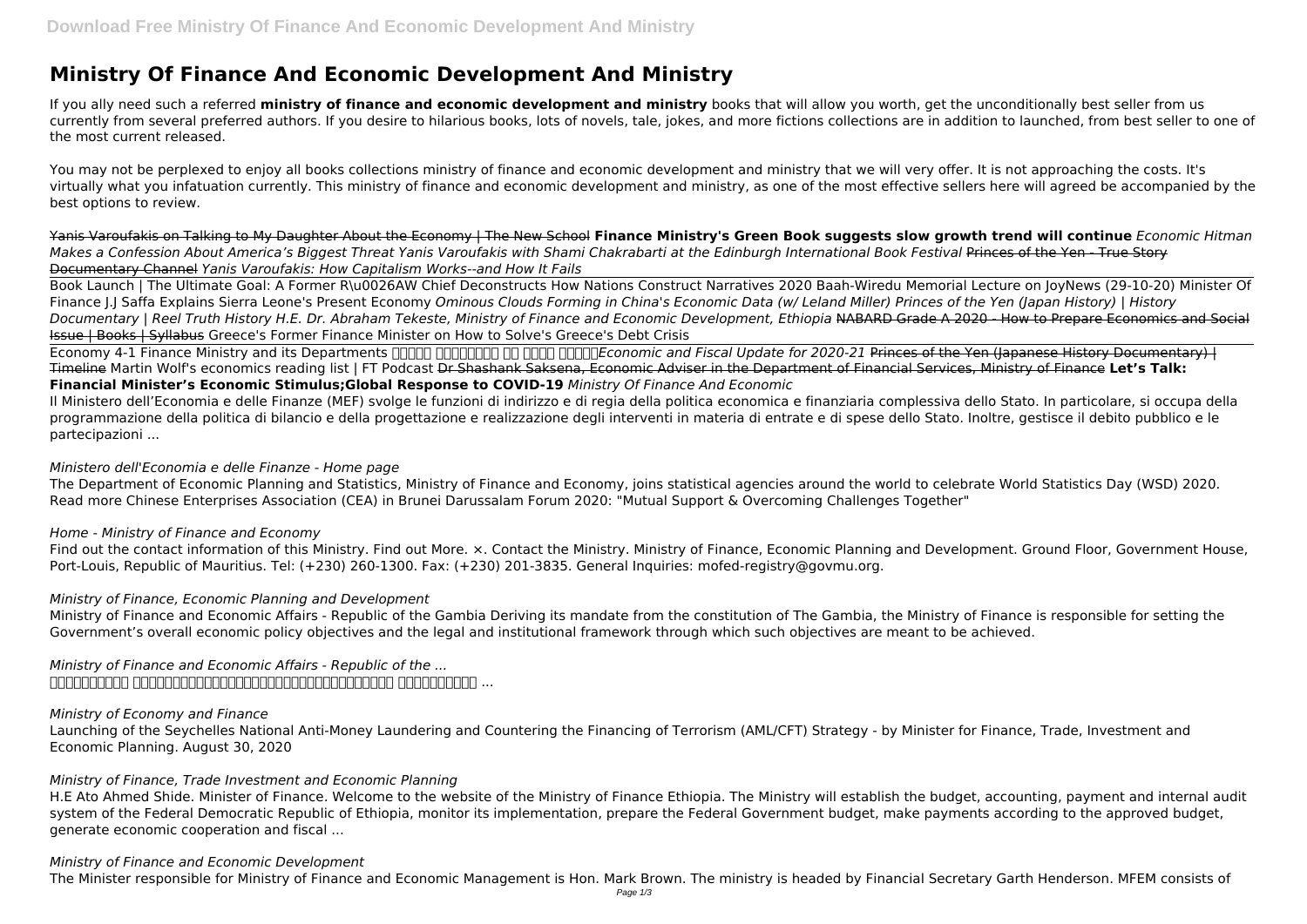four divisions, Revenue Management, Development Coordination, Treasury and the Statistics Office, which need to work together to provide a cohesive service to the Government. As a result of its functions MFEM is always involved in some form of review, recently this includes the:

#### *Home - Cook Islands - Ministry of Finance and Economic ...*

Information about the ministry's objectives, programmes and budgets plus news briefs, press releases, profiles of the Minister of State and staff, and links to Rwandan financial institutions.

#### *Ministry of Finance and Economic Planning*

procurement of an individual consultant to provide technical assistance (ta) to assess effeciency and integration of it systems for tax administration and action plan for uganda revenue authority

#### *Ministry of Finance, Planning and Economic Development | # ...*

Economic and Financial Policy (EFP) It is mandated to improve the welfare of Batswana through the formulation and coordination of national economic and financial policies. It comprises two sub-divisions, namely Macroeconomic Policy and Financial Policy. The responsibilities of the DEFP are as follows; Tax policy. International economic policy.

#### *Ministry of Finance and Economic Development | Government ...*

The Official Website of the Ministry of Finance and Economic Development of Zimbabwe. We are located at the 4th Floor, Block E, New Government Complex, Corner Samora Machel and Fourth Street, Harare, Zimbabwe. +263 24 2794571-9 or email: feedback@zimtreasury.gov.zw. We are open for Business from 8:00hrs to 16:30hrs, every Monday to Friday except Public Holidays.

#### *Ministry of Finance and Economic Development - Home*

The Ministry of Finance and Economic Development is entrusted with the stewardship of national resources, their mobilization, allocation, management and accounting for economic growth and development through the provision of sound macro-economic policies. Overall Functions of the Ministry

#### *Ministry of Finance and Economic Development - Ministry of ...*

Federal Ministry of Finance, Budget and National Planning Central Business District, Abuja, Nigeria. Central Business District, Abuja, Nigeria. info@finance.gov.ng

#### *Welcome to Federal Ministry of Finance*

The Ministry of Finance & Economic Management is responsible for managing the financial resources of Government and to ensure that a proper legal framework and supporting systems are in place for that purpose.

#### *Ministry of Finance & Economic Management - Government of ...*

The Ministry of Finance is charged with the responsibility of economic management to foster sustainable national development". The Ministry is headed by a Minister whose mandate is drawn from the Minister of Finance (Incorporation) Act, Chapter 349 of the Laws of Zambia.

#### *Ministry of Finance*

Launching of the Seychelles National Anti-Money Laundering and Countering the Financing of Terrorism (AML/CFT) Strategy - by Minister for Finance, Trade, Investment and Economic Planning. August 30, 2020. A message from the Principal Secretary for Trade on the occasion of World Intellectual Property Day on 26 April 2020. April 28, 2020

#### *Financial Schemes - Ministry of Finance, Trade Investment ...*

The principal functions of the Ministry of Finance and Economic Affairs focus on ensuring stability and growth in Iceland. The Ministry is ultimately responsible for the state's financial and economic affairs, for which it formulates policy and prepares plans and budgets.

#### *Government of Iceland | Ministry of Finance and Economic ...*

The primary role of the Ministry of Finance and Economic Affairs is to direct public finances and economic affairs. The Ministry is responsible for financial market issues, improving corporate governance and planning. It actively manages the state's human resources and takes the lead in improvements and innovation in central government operations.